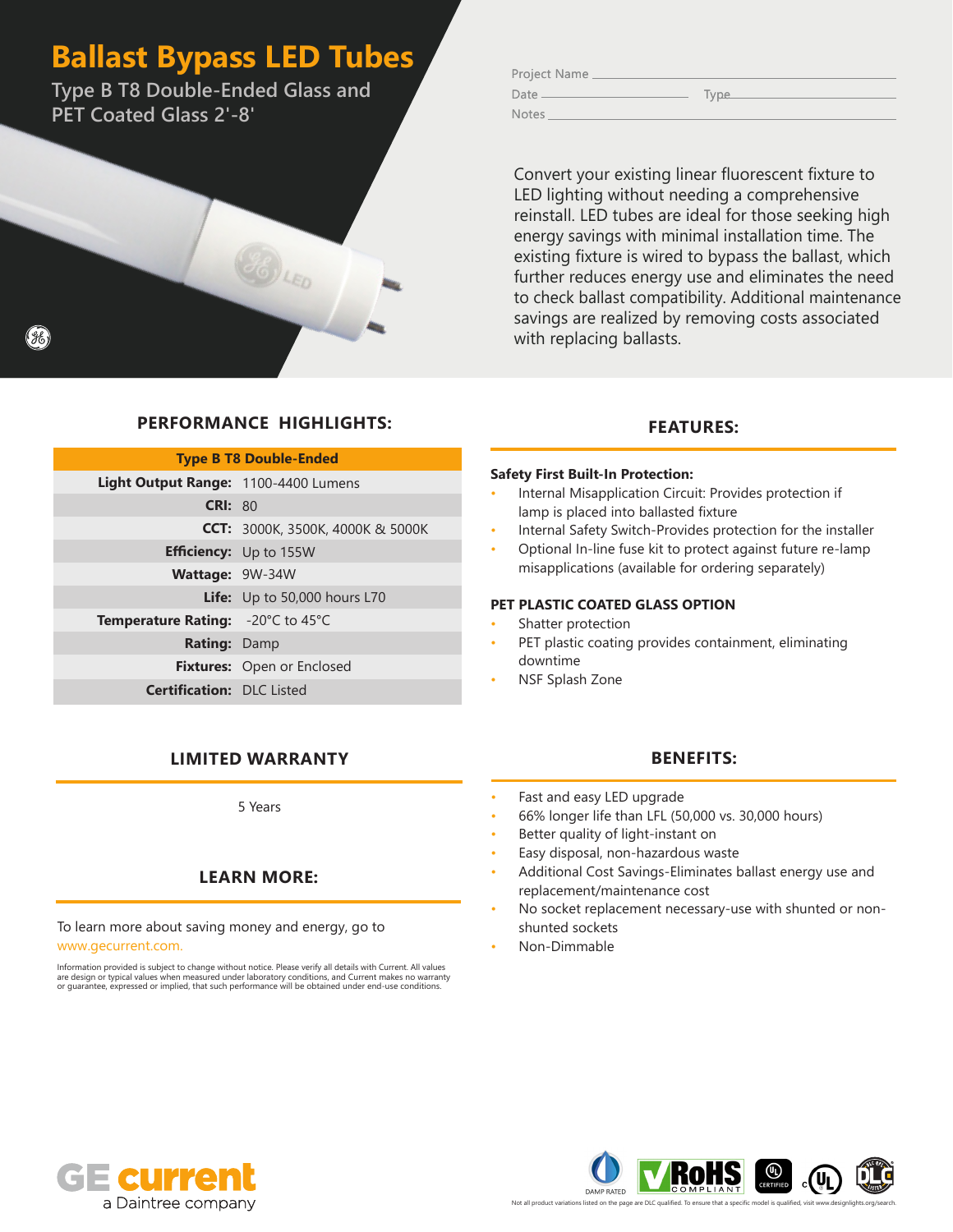# **Ballast Bypass LED Tubes**

**Type B T8 Double-Ended Glass and PET Coated Glass 2'-8'**

# *Spec Table*

| Project Name |  |
|--------------|--|
|--------------|--|

Notes

Date Type

#### **Ballast Bypass Glass Tubes-Double Ended-Type B**

|                                              |     |    | <b>Type   Base   Watt   Order Code</b> | <b>Description</b> | <b>Volts</b> | "Case<br>Qty | <b>MOL</b><br>$(\ln)$ | <b>Lumens</b><br><b>Initial</b> | <b>Initial</b><br>Color<br><b>Temp</b> | <b>CRI</b> | <b>*Rated</b><br>Life<br><b>L70 (Hrs)</b>    | <b>Power</b><br><b>Factor</b> | <b>DLC</b>               | <b>UL</b> | <b>Location</b><br><b>Rating</b> | <b>Additional</b><br><b>Information</b> |
|----------------------------------------------|-----|----|----------------------------------------|--------------------|--------------|--------------|-----------------------|---------------------------------|----------------------------------------|------------|----------------------------------------------|-------------------------------|--------------------------|-----------|----------------------------------|-----------------------------------------|
|                                              |     |    |                                        |                    |              |              |                       |                                 |                                        |            | <b>Ballast Bypass - 8 ft LED Glass Tubes</b> |                               |                          |           |                                  |                                         |
|                                              | Fa8 | 34 | 93122170                               | LED34BDT8/G/8/830  | 120-277      | 20           | 96                    | 4000                            | 3000K                                  | 80         | 50,000                                       | > 0.9                         | Yes                      | Yes       | Damp                             | Double-Ended Power                      |
| T <sub>8</sub>                               | Fa8 | 34 | 93122171                               | LED34BDT8/G/8/835  | 120-277      | 20           | 96                    | 4000                            | 3500K                                  | 80         | 50,000                                       | > 9                           | Yes                      | Yes       | Damp                             | Double-Ended Power                      |
|                                              | Fa8 | 34 | 93122172                               | LED34BDT8/G/8/840  | 120-277      | 20           | 96                    | 4400                            | 4000K                                  | 80         | 50,000                                       | > 0.9                         | Yes                      | Yes       | Damp                             | Double-Ended Power                      |
|                                              | Fa8 | 34 | 93122174                               | LED34BDT8/G/8/850  | 120-277      | 20           | 96                    | 4400                            | 5000K                                  | 80         | 50,000                                       | > 0.9                         | Yes                      | Yes       | Damp                             | Double-Ended Power                      |
|                                              |     |    |                                        |                    |              |              |                       |                                 |                                        |            | <b>Ballast Bypass - 4 ft LED Glass Tubes</b> |                               |                          |           |                                  |                                         |
|                                              | G13 | 16 | 93123476                               | LED16BDT8/G4/830   | 120-277      | 20           | 48                    | 2100                            | 3000K                                  | 80         | 50,000                                       | > 9                           | Yes                      | Yes       | Damp                             | Double-Ended Power                      |
|                                              | G13 | 16 | 93125618                               | LED16BDT8/G4/835   | 120-277      | 20           | 48                    | 2150                            | 3500K                                  | 80         | 50,000                                       | > 0.9                         | Yes                      | Yes       | Damp                             | Double-Ended Power                      |
|                                              | G13 | 16 | 93125620                               | LED16BDT8/G4/840   | 120-277      | 20           | 48                    | 2200                            | 4000K                                  | 80         | 50,000                                       | > 0.9                         | Yes                      | Yes       | Damp                             | Double-Ended Power                      |
|                                              | G13 | 16 | 93125622                               | LED16BDT8/G4/850   | 120-277      | 20           | 48                    | 2200                            | 5000K                                  | 80         | 50,000                                       | > 9                           | Yes                      | Yes       | Damp                             | Double-Ended Power                      |
|                                              | G13 | 14 | 39493                                  | LED14BDT8/G4/830   | 120-277      | 20           | 48                    | 1700                            | 3000K                                  | 80         | 50,000                                       | > 0.9                         | Yes                      | Yes       | Damp                             | Double-Ended Power                      |
| T <sub>8</sub>                               | G13 | 14 | 39494                                  | LED14BDT8/G4/835   | 120-277      | 20           | 48                    | 1750                            | 3500K                                  | 80         | 50,000                                       | > 9                           | Yes                      | Yes       | Damp                             | Double-Ended Power                      |
|                                              | G13 | 14 | 39498                                  | LED14BDT8/G4/840   | 120-277      | 20           | 48                    | 1800                            | 4000K                                  | 80         | 50,000                                       | > 9                           | Yes                      | Yes       | Damp                             | Double-Ended Power                      |
|                                              | G13 | 14 | 39519                                  | LED14BDT8/G4/850   | 120-277      | 20           | 48                    | 1850                            | 5000K                                  | 80         | 50,000                                       | > 0.9                         | Yes                      | Yes       | Damp                             | Double-Ended Power                      |
|                                              | G13 | 11 | 93117212                               | LED11BDT8/G4/830   | 120-277      | 20           | 48                    | 1600                            | 3000K                                  | 80         | 50,000                                       | > 0.9                         | $\overline{\phantom{m}}$ | Yes       | Damp                             | Double-Ended Power                      |
|                                              | G13 | 11 | 93117213                               | LED11BDT8/G4/835   | 120-277      | 20           | 48                    | 1650                            | 3500K                                  | 80         | 50,000                                       | > 9                           | Yes                      | Yes       | Damp                             | Double-Ended Power                      |
|                                              | G13 | 11 | 93117214                               | LED11BDT8/G4/840   | 120-277      | 20           | 48                    | 1650                            | 4000K                                  | 80         | 50,000                                       | > 0.9                         | Yes                      | Yes       | Damp                             | Double-Ended Power                      |
|                                              | G13 | 11 | 93117215                               | LED11BDT8/G4/850   | 120-277      | 20           | 48                    | 1700                            | 5000K                                  | 80         | 50,000                                       | > 0.9                         | Yes                      | Yes       | Damp                             | Double-Ended Power                      |
|                                              |     |    |                                        |                    |              |              |                       |                                 |                                        |            | <b>Ballast Bypass - 3 ft LED Glass Tubes</b> |                               |                          |           |                                  |                                         |
|                                              | G13 | 12 | 39525                                  | LED12BDT8/G3/830   | 120-277      | 20           | 36                    | 1450                            | 3000K                                  | 80         | 50,000                                       | > 0.9                         | Yes                      | Yes       | Damp                             | Double-Ended Power                      |
| T <sub>8</sub>                               | G13 | 12 | 39547                                  | LED12BDT8/G3/835   | 120-277      | 20           | 36                    | 1500                            | 3500K                                  | 80         | 50,000                                       | > 0.9                         | Yes                      | Yes       | Damp                             | Double-Ended Power                      |
|                                              | G13 | 12 | 39554                                  | LED12BDT8/G3/840   | 120-277      | 20           | 36                    | 1550                            | 4000K                                  | 80         | 50,000                                       | > 0.9                         | Yes                      | Yes       | Damp                             | Double-Ended Power                      |
|                                              | G13 | 12 | 39557                                  | LED12BDT8/G3/850   | 120-277      | 20           | 36                    | 1550                            | 5000K                                  | 80         | 50,000                                       | > 9                           | Yes                      | Yes       | Damp                             | Double-Ended Power                      |
| <b>Ballast Bypass - 2 ft LED Glass Tubes</b> |     |    |                                        |                    |              |              |                       |                                 |                                        |            |                                              |                               |                          |           |                                  |                                         |
|                                              | G13 | 9  | 39558                                  | LED9BDT8/G2/830    | 120-277      | 20           | 24                    | 1100                            | 3000K                                  | 80         | 50,000                                       | > 0.9                         | Yes                      | Yes       | Damp                             | Double-Ended Power                      |
| T <sub>8</sub>                               | G13 | 9  | 39560                                  | LED9BDT8/G2/835    | 120-277      | 20           | 24                    | 1150                            | 3500K                                  | 80         | 50,000                                       | > 0.9                         | Yes                      | Yes       | Damp                             | Double-Ended Power                      |
|                                              | G13 | 9  | 39561                                  | LED9BDT8/G2/840    | 120-277      | 20           | 24                    | 1200                            | 4000K                                  | 80         | 50,000                                       | > 0.9                         | Yes                      | Yes       | Damp                             | Double-Ended Power                      |
|                                              | G13 | 9  | 39563                                  | LED9BDT8/G2/850    | 120-277      | 20           | 24                    | 1200                            | 5000K                                  | 80         | 50,000                                       | > .9                          | Yes                      | Yes       | Damp                             | Double-Ended Power                      |

Information provided is subject to change without notice. Please verify all

details with Current. All values are design or typical values when measured under laboratory conditions, and Current makes no warranty or<br>guarantee, expressed or implied, that such performance will be obtained under end-us

\*\* Minimum order quantity = 24 ENERGY STAR® status: ENERGY STAR® certified. Lamps without a " " are not ENERGY STAR® certified.

# UL 1993 Environmental Requirements for LED LAMPS

Location, damp – Exterior or interior location that is normally or periodically subject to condensation of moisture in, on, or adjacent to, electrical equipment, and includes partially protected locations. Location, dry – Location not normally subject to dampness, may include a location subject to temporary dampness, i.e., building under construction, provided ventilation is adequate to

prevent an accumulation of moisture. Location, wet – Location in which water or other liquid can drip, splash, or flow on or against electrical equipment.